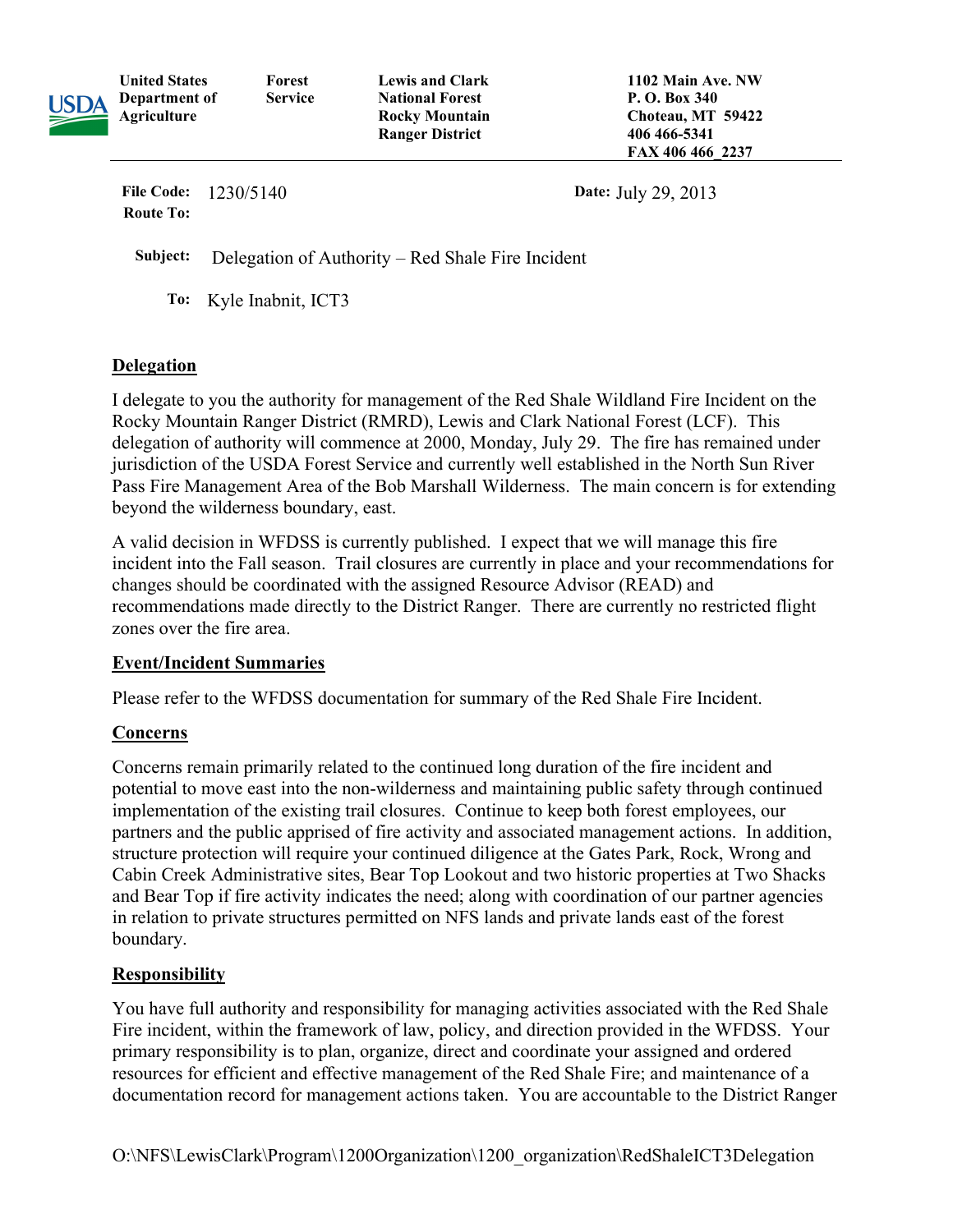of the Lewis & Clark (RMRD). In addition, I am designating both Kraig Lang and Ian Bardwell as Resource Advisors (READs) to assist in providing guidance throughout the remaining duration of the fire incident.

 Financial limitations will be consistent with the best approach to achieve fire management objectives of the Red Shale Fire Incident, in due consideration of values at risk. Specific direction for the Red Shale Fire Incident includes the following management and environmental concerns as listed:

- 1. Safety of fire personnel, aviation resources and the public is the highest priority in planning and implementing appropriate fire management response strategy and tactics. Follow the 10 Standard Fire Orders, mitigate the 18 Watch Out Situations and maintain LCES at all times. Assess situation awareness and exposure to risks before engaging in field operations.
- 2. Any accidents and/or injuries need to be reported and discussed with District Ranger or representative in a reasonable timeframe.
- 3. You are assigned responsibility to ensure all personnel assigned to the incident comply with the Food Storage Special Order, LC\_10\_D1\_01, in effect for the Northern Continental Divide Ecosystem (NCDE). Critical grizzly bear habitat and use areas exist throughout the fire area on the RMRD. Management actions and incident support facilities must consider the presence of bears and the need to minimize contacts with humans. Failure for an individual or crew to comply with the Special Order could result in dismissal from the fire incident and potentially further disciplinary action, including issuance of citations to the individual(s).
- 4. All fire management actions should be compatible with wilderness values and objectives. Minimum Impact Suppression Tactics (MIST) should be utilized where appropriate and always in regards to fire personnel and aviation resource safety. Critical natural resource habitat should be given appropriate consideration in planning and implementation of strategy and tactics. Use the direction provided by the 2011 Fire Retardant EIS avoidance areas to ensure any retardant applied does not impact avoidance areas.
- 5. Primitive tools are preferred for all operations in wilderness where their use does not compromise safety of fire management resources, the public or administrative sites. For management actions needed on the incident you are authorized to conduct necessary helicopter landings for personnel and equipment transport, water drops with buckets, as well as additional logistical support for the incident. Other, additional requests need to be made to the District Ranger.
- 6. Depending on availability, it is my expectation that you consider the use of traditional stock pack-string support for equipment hauling and transport in the wilderness when safety and time constraints allow. District personnel could be available to support the use of traditional stock for transport.
- 7. You are authorized to utilize fire line explosives (FLE), fire retardant and water pumps for re-directing, reducing the intensity, and/or slowing the spread of fire and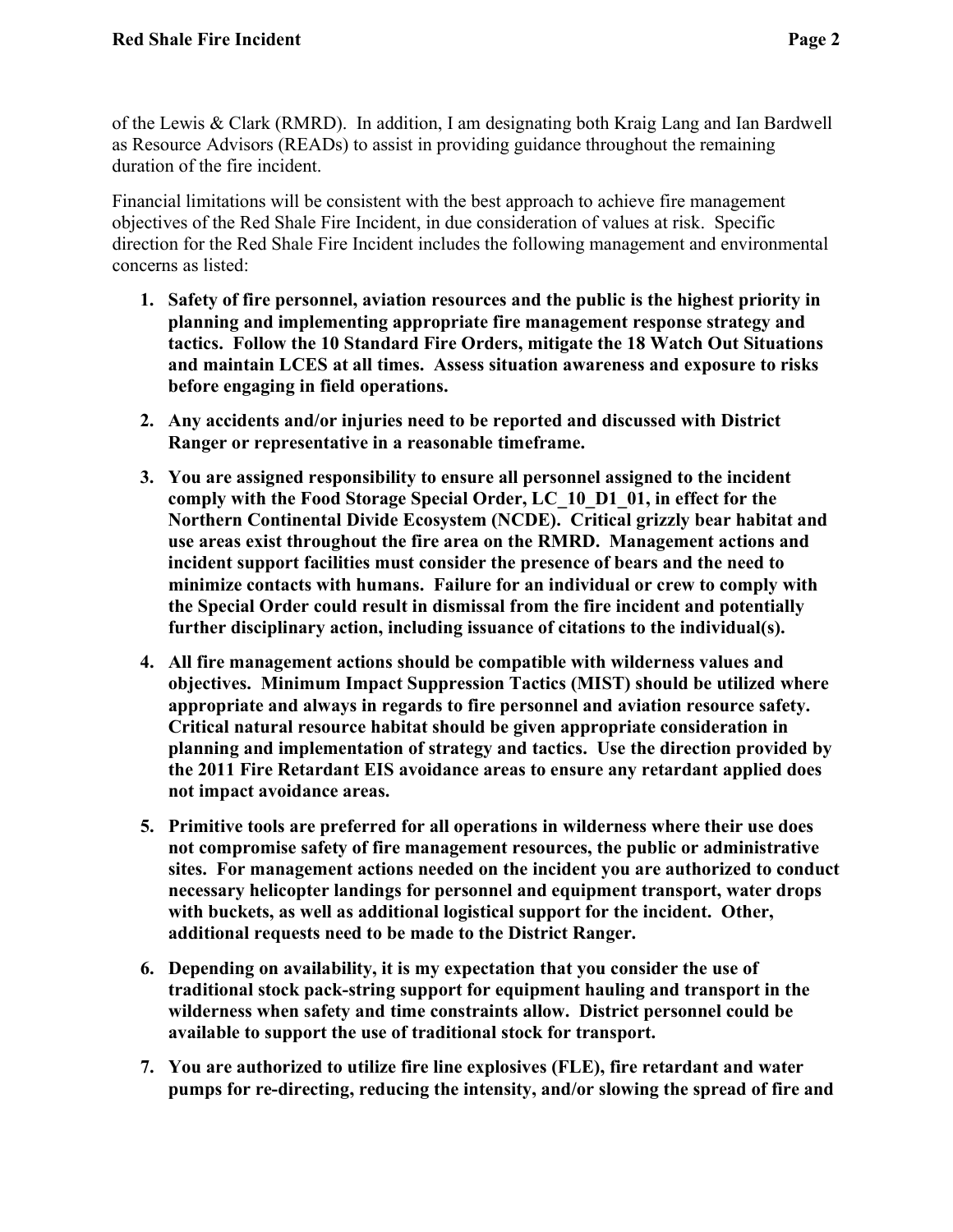for the protection of structures/historic sites. The use of chainsaws will require the direct authorization of the District Ranger or his acting.

- 8. You will document the operational periods when helicopter landings and sling-loads occur in the wilderness; as well as water pumps, fire line explosives (FLE) and fire retardant. Provide GPS locations of all helicopter landings and sling loads occurring outside of administrative sites in both the wilderness and non-wilderness for the Forest's tracking purposes and/or future treatment of noxious weeds.
- 9. All assigned fire personnel have the authority to take management action with mechanized equipment and/or transportation related to life threatening and/or imminent personal safety situations related to the fire. Continue to ensure tracking protocol is followed.
- 10. Precautions must be taken to prevent the introduction and subsequent spread of noxious weeds. This includes the pre-treatment and post-treatment of vehicles and helicopters utilized to support the incident to reduce the continued spread of noxious weeds to and from the fire area (FSM R1 Supplement 2081.2 , Effective 5/14/01).
- 11. Precautions must be taken to prevent the introduction and subsequent spread of aquatic invasive species or pathogens. This includes pre-treatment and post- treatment of buckets, snorkels, and other apparatus utilized for water delivery operations upon arrival and during the incident and/or return to the incident from other assignments.
- 12. Your assigned personnel need to become familiar with the Emergency Plan (E-Plan) developed for the Rocky Mountain Ranger District and lands adjacent to the National Forest for use of the plan to coordinate any potential pre-evacuation and evacuation procedures with county authorities, as well as coordination of fire management activities with other agency partners, which have jurisdiction for structure protection.
- 13. You are responsible for any new fire starts within the immediate vicinity of the Red Shale Fire Incident and coordination with the RMRD for any additional resources and due consideration of additional actions that require approval by the responsible line officer. The existing Preparedness Level 3, both regionally and nationally, should continue to allow the local line officer to serve as the responsible official for any new starts.
- 14. The RMRD will initial attack new fire starts that are not associated with the Red Shale Fire Incident. Your organization and resources may be requested to assist initial attack efforts. Requests will be coordinated through the Interagency Dispatch Center in Great Falls, Montana.
- 15. Continue to keep public and government representatives informed of fire behavior and management actions. Public information meetings, fact sheets, press releases and news media relations for the fire incident will be coordinated between you, the team's fire information officer and the District Ranger. The District has established